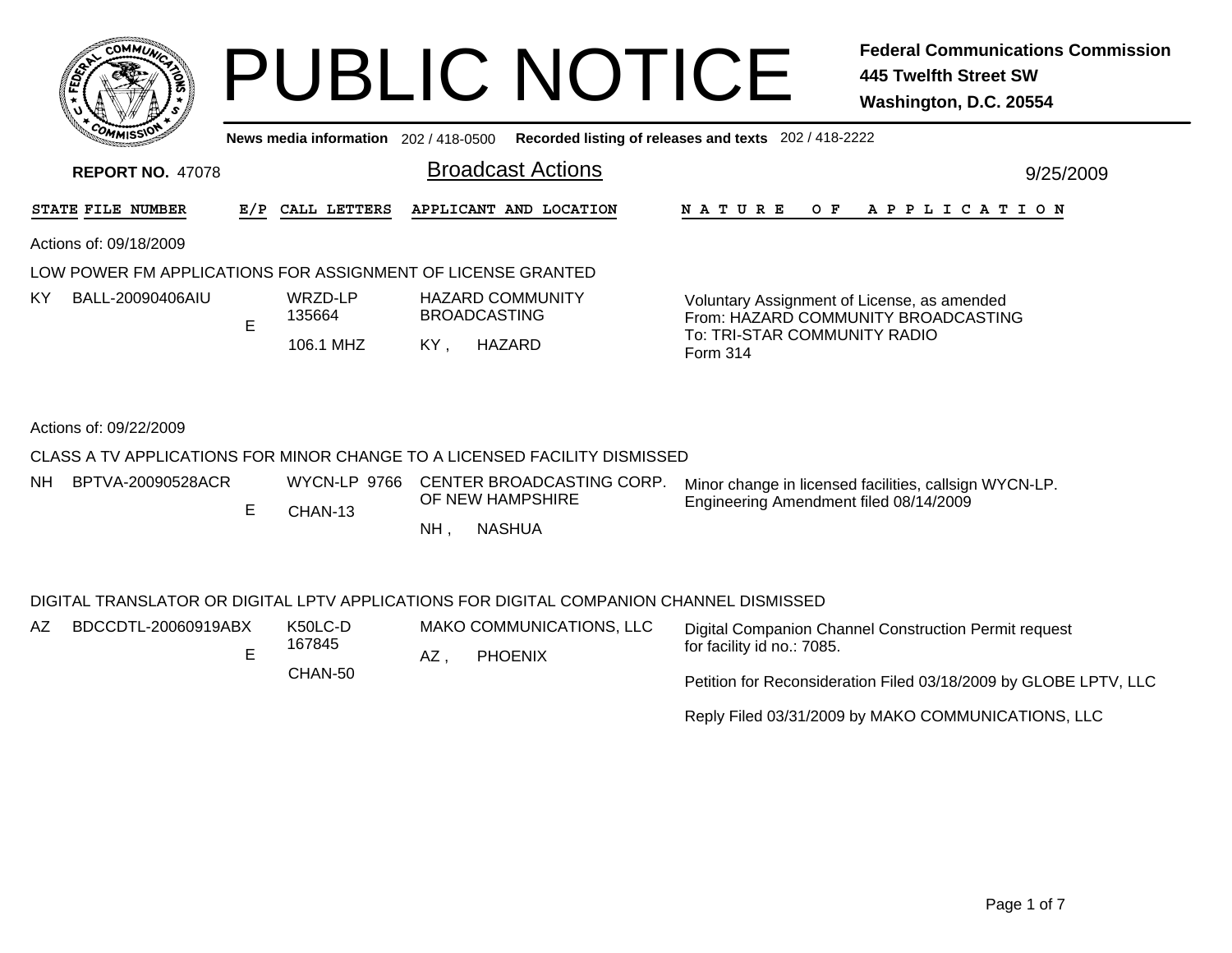|                                                                  |                                                                                                      | <b>PUBLIC NOTICE</b>                                                                    | <b>Federal Communications Commission</b><br><b>445 Twelfth Street SW</b><br>Washington, D.C. 20554 |  |  |  |  |  |  |  |
|------------------------------------------------------------------|------------------------------------------------------------------------------------------------------|-----------------------------------------------------------------------------------------|----------------------------------------------------------------------------------------------------|--|--|--|--|--|--|--|
|                                                                  | Recorded listing of releases and texts 202 / 418-2222<br>News media information $202/418-0500$       |                                                                                         |                                                                                                    |  |  |  |  |  |  |  |
| <b>Broadcast Actions</b><br><b>REPORT NO. 47078</b><br>9/25/2009 |                                                                                                      |                                                                                         |                                                                                                    |  |  |  |  |  |  |  |
| STATE FILE NUMBER                                                | CALL LETTERS<br>E/P                                                                                  | APPLICANT AND LOCATION                                                                  | A P P L I C A T I O N<br>N A T U R E<br>O F                                                        |  |  |  |  |  |  |  |
| Actions of: 09/22/2009                                           |                                                                                                      |                                                                                         |                                                                                                    |  |  |  |  |  |  |  |
|                                                                  |                                                                                                      | DIGITAL TRANSLATOR OR DIGITAL LPTV APPLICATIONS FOR DIGITAL COMPANION CHANNEL DISMISSED |                                                                                                    |  |  |  |  |  |  |  |
| BDCCDTL-20061030ANY<br>ΝY<br>E                                   | DWROH-LP<br>168631                                                                                   | TIGER EYE BROADCASTING<br>CORP.                                                         | Digital Companion Channel Construction Permit request<br>for facility id no.: 24313.               |  |  |  |  |  |  |  |
|                                                                  | CHAN-22                                                                                              | <b>ROCHESTER</b><br>NY.                                                                 | Petition for Reconsideration Filed 09/29/2008 by PINNACLE HILL<br>ASSOCIATES, INC.                 |  |  |  |  |  |  |  |
|                                                                  |                                                                                                      | DIGITAL TRANSLATOR OR DIGITAL LPTV APPLICATIONS FOR DISPLACEMENT DISMISSED              |                                                                                                    |  |  |  |  |  |  |  |
| BDISDTL-20090629ADG<br><b>OH</b>                                 | WIVM-LP                                                                                              | <b>LUCINDA DEVAUL-TONGES</b>                                                            | Minor change of callsign WIVM-LP.                                                                  |  |  |  |  |  |  |  |
| E                                                                | 25704<br>CHAN-38                                                                                     | <b>CANTON</b><br>OH,                                                                    |                                                                                                    |  |  |  |  |  |  |  |
|                                                                  | TV TRANSLATOR OR LPTV STATION APPLICATIONS FOR MINOR MODIFICATION TO A CONSTRUCTION PERMIT DISMISSED |                                                                                         |                                                                                                    |  |  |  |  |  |  |  |
| BMPTVL-20090601AHZ<br>OR.                                        | K05MG 129159                                                                                         | MICHAEL MATTSON                                                                         | Modification of construction permit file number<br>DNDTUL COOOOOADDE                               |  |  |  |  |  |  |  |

ECHAN-5 OR , SWEET HOME BNPTVL-20000831BPF.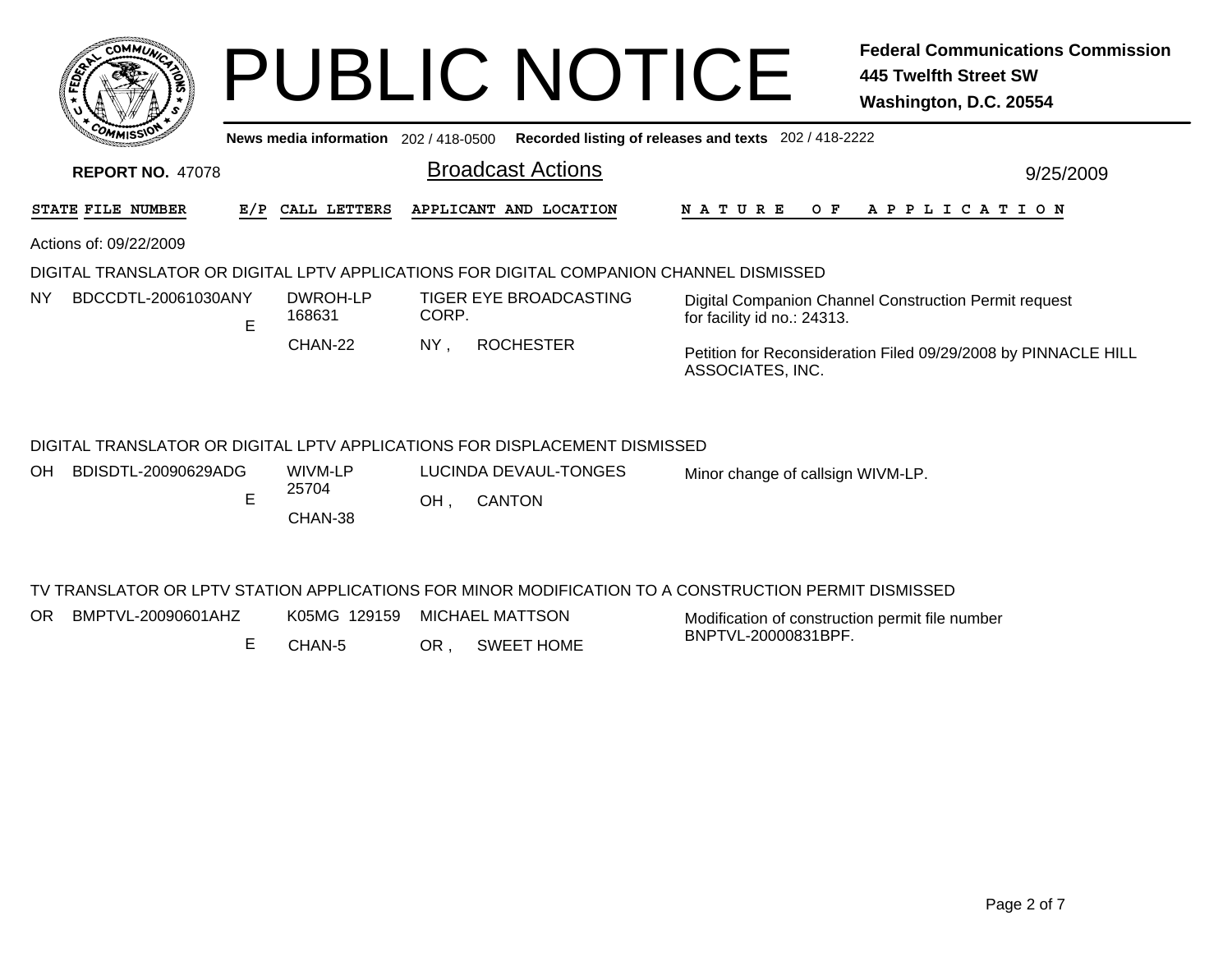|     | <b>COMMUL</b>                                                    |                         |                                       |        | <b>PUBLIC NOTICE</b>                                                            |                                                                                  | <b>Federal Communications Commission</b><br><b>445 Twelfth Street SW</b><br>Washington, D.C. 20554 |  |  |
|-----|------------------------------------------------------------------|-------------------------|---------------------------------------|--------|---------------------------------------------------------------------------------|----------------------------------------------------------------------------------|----------------------------------------------------------------------------------------------------|--|--|
|     |                                                                  |                         | News media information 202 / 418-0500 |        |                                                                                 | Recorded listing of releases and texts 202 / 418-2222                            |                                                                                                    |  |  |
|     | <b>Broadcast Actions</b><br><b>REPORT NO. 47078</b><br>9/25/2009 |                         |                                       |        |                                                                                 |                                                                                  |                                                                                                    |  |  |
|     | STATE FILE NUMBER                                                | E/P                     | CALL LETTERS                          |        | APPLICANT AND LOCATION                                                          | <b>NATURE</b><br>O F                                                             | A P P L I C A T I O N                                                                              |  |  |
|     | Actions of: 09/22/2009                                           |                         |                                       |        |                                                                                 |                                                                                  |                                                                                                    |  |  |
|     |                                                                  |                         |                                       |        | AM STATION APPLICATIONS FOR MINOR CHANGE TO A LICENSED FACILITY GRANTED         |                                                                                  |                                                                                                    |  |  |
| SC. | BP-20090421ABJ                                                   |                         | <b>WEAF 24146</b>                     |        | <b>GLORY COMMUNICATIONS, INC.</b>                                               | Minor change in licensed facilities.                                             |                                                                                                    |  |  |
|     |                                                                  | E                       | 1120 KHZ<br>$SC$ ,                    |        | <b>ST. STEPHEN</b>                                                              | Engineering Amendment filed 05/12/2009                                           |                                                                                                    |  |  |
|     |                                                                  |                         |                                       |        |                                                                                 | Published in the Federal Register 6/26/2009                                      |                                                                                                    |  |  |
|     |                                                                  |                         |                                       |        | CLASS A TV APPLICATIONS FOR MINOR MODIFICATION TO A CONSTRUCTION PERMIT GRANTED |                                                                                  |                                                                                                    |  |  |
| OR. | BMPTVA-20090605ABJ                                               | E                       | KOXO-CA                               |        | WATCHTV, INC.                                                                   | Modification of construction permit file number                                  |                                                                                                    |  |  |
|     |                                                                  |                         | 71080                                 | OR,    | <b>NEWBERG</b>                                                                  | BDISTVA-20081006AIS.<br>Engineering Amendment filed 08/07/2009                   |                                                                                                    |  |  |
|     |                                                                  |                         | CHAN-6                                |        |                                                                                 |                                                                                  |                                                                                                    |  |  |
|     |                                                                  |                         |                                       |        | FM STATION APPLICATIONS FOR MINOR CHANGE TO A LICENSED FACILITY GRANTED         |                                                                                  |                                                                                                    |  |  |
| ME. | BPH-20090406ABQ                                                  |                         | WZON-FM                               |        | THE ZONE CORPORATION                                                            | Minor change in licensed facilities.                                             |                                                                                                    |  |  |
|     |                                                                  | 12882<br>E<br>103.1 MHZ |                                       | $ME$ , | DOVER-FOXCROFT                                                                  | Engineering Amendment filed 05/19/2009<br>Engineering Amendment filed 06/15/2009 |                                                                                                    |  |  |
|     |                                                                  |                         |                                       |        |                                                                                 | Engineering Amendment filed 06/29/2009<br>Engineering Amendment filed 08/11/2009 |                                                                                                    |  |  |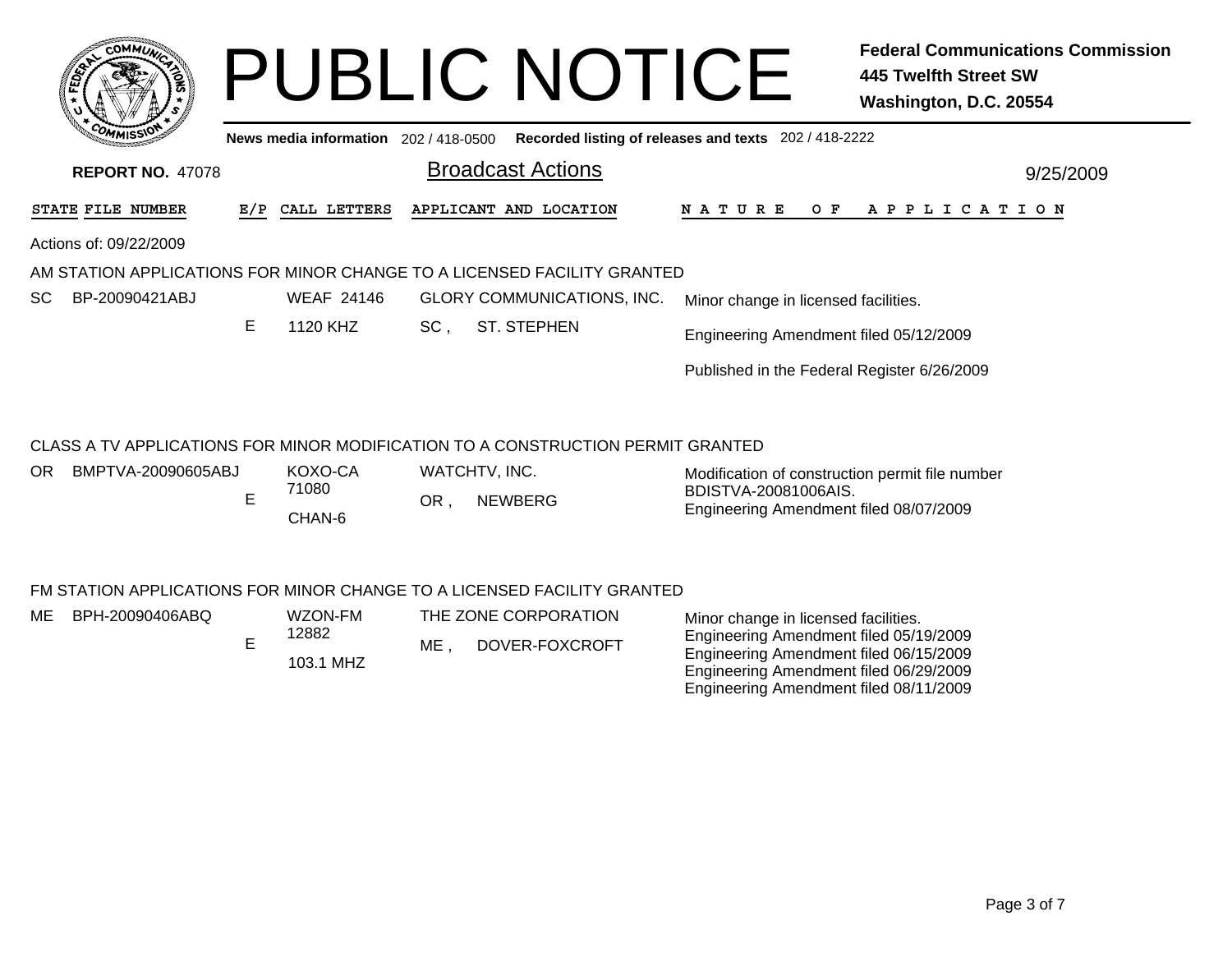| <b>COMMUT</b>                                                    |     |                                       |     | <b>PUBLIC NOTICE</b>                                                    |                                                                                  | <b>Federal Communications Commission</b><br><b>445 Twelfth Street SW</b><br>Washington, D.C. 20554                                    |  |  |  |
|------------------------------------------------------------------|-----|---------------------------------------|-----|-------------------------------------------------------------------------|----------------------------------------------------------------------------------|---------------------------------------------------------------------------------------------------------------------------------------|--|--|--|
|                                                                  |     | News media information 202 / 418-0500 |     |                                                                         | Recorded listing of releases and texts 202 / 418-2222                            |                                                                                                                                       |  |  |  |
| <b>Broadcast Actions</b><br><b>REPORT NO. 47078</b><br>9/25/2009 |     |                                       |     |                                                                         |                                                                                  |                                                                                                                                       |  |  |  |
| STATE FILE NUMBER                                                | E/P | CALL LETTERS                          |     | APPLICANT AND LOCATION                                                  | N A T U R E<br>O F                                                               | A P P L I C A T I O N                                                                                                                 |  |  |  |
| Actions of: 09/22/2009                                           |     |                                       |     |                                                                         |                                                                                  |                                                                                                                                       |  |  |  |
|                                                                  |     |                                       |     | FM STATION APPLICATIONS FOR MINOR CHANGE TO A LICENSED FACILITY GRANTED |                                                                                  |                                                                                                                                       |  |  |  |
| <b>SC</b><br>BPH-20090421ABK                                     |     | <b>WTUA 23895</b>                     |     | PRAISE COMMUNICATIONS, INC                                              | Minor change in licensed facilities.                                             |                                                                                                                                       |  |  |  |
|                                                                  | Е   | 105.9 MHZ                             | SC, | <b>PINOPOLIS</b>                                                        | Engineering Amendment filed 05/12/2009                                           |                                                                                                                                       |  |  |  |
|                                                                  |     |                                       |     |                                                                         | Published in the Federal Register 06/26/2009                                     |                                                                                                                                       |  |  |  |
|                                                                  |     |                                       |     |                                                                         | Engineering Amendment filed 07/15/2009<br>Engineering Amendment filed 07/21/2009 |                                                                                                                                       |  |  |  |
|                                                                  |     |                                       |     |                                                                         | Dismissed by letter 9/15/2009                                                    |                                                                                                                                       |  |  |  |
|                                                                  |     |                                       |     |                                                                         | Application dismissal rescinded 9/17/2009<br>(No letter sent)                    |                                                                                                                                       |  |  |  |
|                                                                  |     |                                       |     |                                                                         |                                                                                  |                                                                                                                                       |  |  |  |
| BPED-20090811ABG<br>wv                                           |     | <b>WJJJ 77815</b>                     |     | SHOFAR BROADCASTING<br><b>CORPORATION</b>                               | Minor change in licensed facilities.                                             |                                                                                                                                       |  |  |  |
|                                                                  | Е   | 88.1 MHZ                              | WV, | <b>BECKLEY</b>                                                          | Corp.                                                                            | Petition for Reconsideration Filed 09/17/2009 by Shofar Broadcasting                                                                  |  |  |  |
|                                                                  |     |                                       |     |                                                                         |                                                                                  | 09/17/2009 Petition for Reconsideration granted and application<br>reinstated nunc pro tunc. By Public Notice only, no letter issued. |  |  |  |
|                                                                  |     |                                       |     |                                                                         | Engineering Amendment filed 09/16/2009                                           |                                                                                                                                       |  |  |  |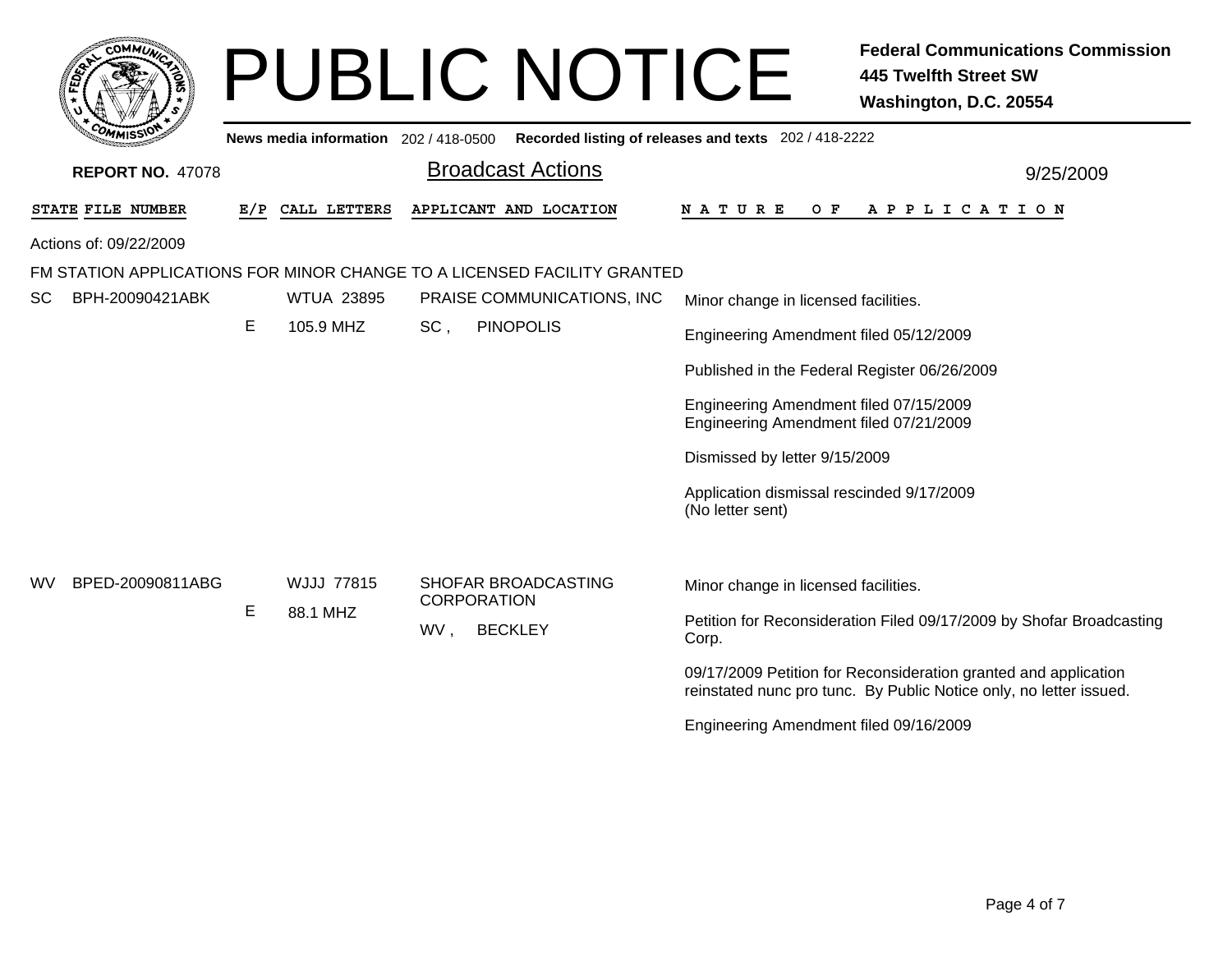|      | <b>OMMUT</b>            |     |                                       |     | <b>PUBLIC NOTICE</b>                                                     |                                                       | <b>Federal Communications Commission</b><br><b>445 Twelfth Street SW</b><br>Washington, D.C. 20554 |  |  |  |
|------|-------------------------|-----|---------------------------------------|-----|--------------------------------------------------------------------------|-------------------------------------------------------|----------------------------------------------------------------------------------------------------|--|--|--|
|      |                         |     | News media information 202 / 418-0500 |     |                                                                          | Recorded listing of releases and texts 202 / 418-2222 |                                                                                                    |  |  |  |
|      | <b>REPORT NO. 47078</b> |     |                                       |     | <b>Broadcast Actions</b>                                                 |                                                       | 9/25/2009                                                                                          |  |  |  |
|      | STATE FILE NUMBER       | E/P | CALL LETTERS                          |     | APPLICANT AND LOCATION                                                   | N A T U R E<br>O F                                    | A P P L I C A T I O N                                                                              |  |  |  |
|      | Actions of: 09/22/2009  |     |                                       |     |                                                                          |                                                       |                                                                                                    |  |  |  |
|      |                         |     |                                       |     | FM STATION APPLICATIONS FOR MINOR CHANGE TO A LICENSED FACILITY GRANTED  |                                                       |                                                                                                    |  |  |  |
| FL   | BPED-20090908AAH        |     | <b>WKSG 9714</b>                      |     | DAYSTAR PUBLIC RADIO, INC.                                               | Minor change in licensed facilities.                  |                                                                                                    |  |  |  |
|      |                         | E   | 89.5 MHZ                              | FL. | <b>CEDAR CREEK</b>                                                       |                                                       |                                                                                                    |  |  |  |
|      |                         |     |                                       |     |                                                                          |                                                       |                                                                                                    |  |  |  |
|      |                         |     |                                       |     | DIGITAL TRANSLATOR OR DIGITAL LPTV APPLICATIONS FOR CP EXTENSION GRANTED |                                                       |                                                                                                    |  |  |  |
| FL   | BEP-20090914ABA         |     | W63AL 6043                            |     | <b>MAPALE LLC</b>                                                        |                                                       | Extension of time to complete digital construction permit:                                         |  |  |  |
|      |                         | E.  | CHAN-35                               | FL, | <b>MARATHON</b>                                                          | BDFCDTT-20090818AAO                                   |                                                                                                    |  |  |  |
|      |                         |     |                                       |     |                                                                          |                                                       |                                                                                                    |  |  |  |
| OR.  | BEP-20090914ABZ         |     | K52DO 71617                           |     | WEST LANE TRANSLATOR, INC.                                               |                                                       | Extension of time to complete digital construction permit:                                         |  |  |  |
|      |                         | E   | CHAN-51                               | OR, | <b>FLORENCE</b>                                                          | BDFCDTT-20090202CCU                                   |                                                                                                    |  |  |  |
|      |                         |     |                                       |     |                                                                          |                                                       |                                                                                                    |  |  |  |
|      |                         |     |                                       |     |                                                                          |                                                       |                                                                                                    |  |  |  |
| OR . | BEP-20090914ACA         |     | K60DQ 71616                           |     | WEST LANE TRANSLATOR, INC.                                               |                                                       | Extension of time to complete digital construction permit:                                         |  |  |  |
|      |                         | E   | CHAN-43                               | OR, | <b>FLORENCE</b>                                                          | BDFCDTT-20090202CCR                                   |                                                                                                    |  |  |  |
|      |                         |     |                                       |     |                                                                          |                                                       |                                                                                                    |  |  |  |
|      |                         |     |                                       |     |                                                                          |                                                       |                                                                                                    |  |  |  |
| OR . | BEP-20090914ACE         |     | K58CW 71619                           |     | WEST LANE TRANSLATOR, INC.                                               | BDFCDTT-20090202CCX                                   | Extension of time to complete digital construction permit:                                         |  |  |  |
|      |                         | E   | CHAN-40                               | OR, | <b>FLORENCE</b>                                                          |                                                       |                                                                                                    |  |  |  |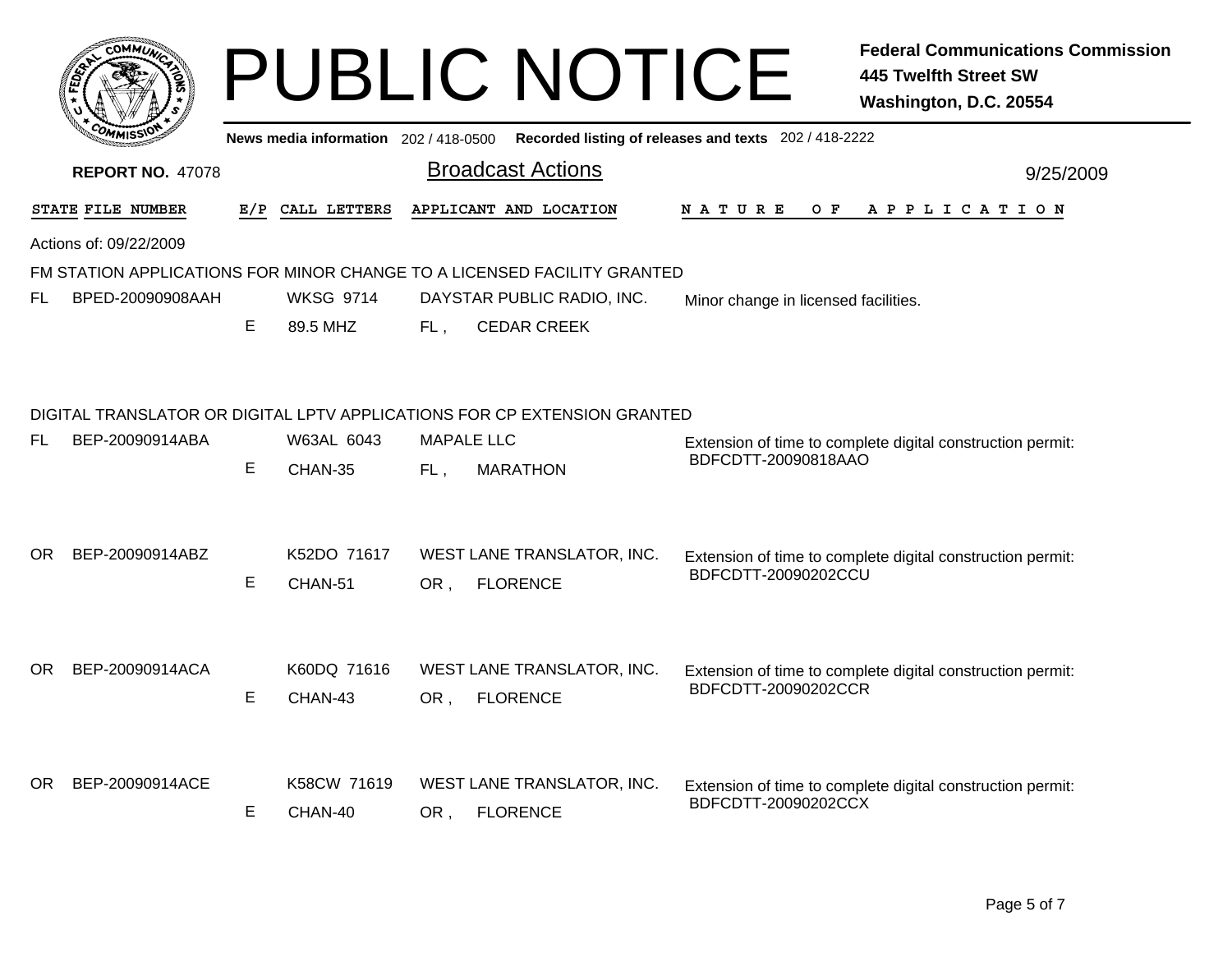| COMMUL                 |                         |    |                  |     |                          | <b>PUBLIC NOTICE</b>                                                        |                                                                                                         | <b>Federal Communications Commission</b><br>445 Twelfth Street SW<br>Washington, D.C. 20554 |
|------------------------|-------------------------|----|------------------|-----|--------------------------|-----------------------------------------------------------------------------|---------------------------------------------------------------------------------------------------------|---------------------------------------------------------------------------------------------|
|                        |                         |    |                  |     |                          |                                                                             | News media information 202/418-0500 Recorded listing of releases and texts 202/418-2222                 |                                                                                             |
|                        | <b>REPORT NO. 47078</b> |    |                  |     | <b>Broadcast Actions</b> |                                                                             |                                                                                                         | 9/25/2009                                                                                   |
| STATE FILE NUMBER      |                         |    | E/P CALL LETTERS |     |                          | APPLICANT AND LOCATION                                                      |                                                                                                         | NATURE OF APPLICATION                                                                       |
| Actions of: 09/22/2009 |                         |    |                  |     |                          |                                                                             |                                                                                                         |                                                                                             |
|                        |                         |    |                  |     |                          | DIGITAL TRANSLATOR OR DIGITAL LPTV APPLICATIONS FOR CP EXTENSION GRANTED    |                                                                                                         |                                                                                             |
| OR BEP-20090914ACF     |                         |    | K56DL 71618      |     |                          | WEST LANE TRANSLATOR, INC.                                                  |                                                                                                         | Extension of time to complete digital construction permit:                                  |
|                        |                         | E. | CHAN-35          | OR. | <b>FLORENCE</b>          |                                                                             | BDFCDTT-20090202CCW                                                                                     |                                                                                             |
|                        |                         |    |                  |     |                          |                                                                             | DIGITAL TRANSLATOR OR DIGITAL LPTV APPLICATIONS FOR MINOR MODIFICATION TO A CONSTRUCTION PERMIT GRANTED |                                                                                             |
| ТX                     | BMPDTL-20090908AAB      |    | KVHP-LD          |     | <b>BLUE BONNET</b>       |                                                                             | Modification of construction permit file number                                                         |                                                                                             |
|                        |                         | E  | 168235           |     |                          | COMMUNICATIONS, INC.                                                        | BDCCDTL-20060915AAG.                                                                                    |                                                                                             |
|                        |                         |    | CHAN-44          | TX. | <b>JASPER</b>            |                                                                             |                                                                                                         |                                                                                             |
|                        |                         |    |                  |     |                          | TV TRANSLATOR OR LPTV STATION APPLICATIONS FOR ASSIGNMENT OF PERMIT GRANTED |                                                                                                         |                                                                                             |
| ME                     | BAPTTL-20090729ADI      |    | W41DD 126221     |     | DEAN M. MOSELY           |                                                                             | Voluntary Assignment of Construction Permit                                                             |                                                                                             |
|                        |                         | Е  | CHAN-41          | ME. | <b>BANGOR</b>            |                                                                             | From: DEAN M. MOSELY<br>To: CONFESORA PERALTA<br>Form 345                                               |                                                                                             |

## FM TRANSLATOR APPLICATIONS FOR MINOR CHANGE TO A LICENSED FACILITY PERMIT CANCELLED

| WY l | BPFT-20060810AHP |  | K269EG 71827<br>90.9 MHZ | WESTERN INSPIRATIONAL<br>BROADCASTERS, INC. | Minor change in licensed facilities, callsign K269EG.<br>Engineering Amendment filed 10/30/2006 |  |
|------|------------------|--|--------------------------|---------------------------------------------|-------------------------------------------------------------------------------------------------|--|
|      |                  |  |                          | <b>WY</b><br><b>RAWLINS</b>                 | Permit cancelled per app's request on 9/4/2009. (no letter sent)                                |  |